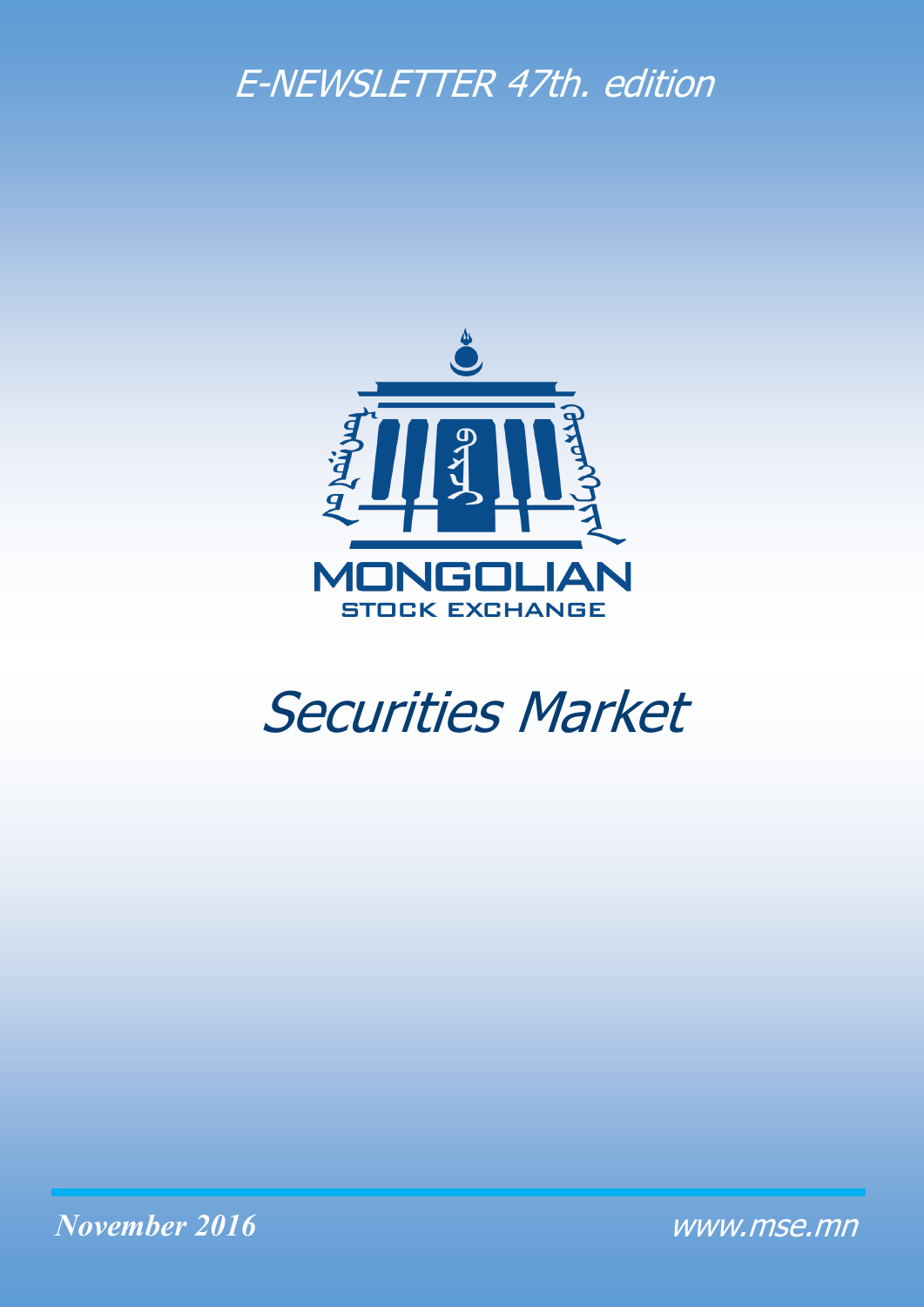# E-NEWSLETTER 47 edition Securities Market

*November 2016*

|                                  | /2016.11.30 14:05/   |
|----------------------------------|----------------------|
| <b>Traded volume</b>             | 3,233,232            |
| Total value /MNT/                | 45,857,705,293       |
| Number of securities transaction | 1,233                |
| Number of traded securities      | 72                   |
| Market capitalization            | 1,363,942,364,491.11 |
| <b>MSE All index</b>             | 789.47               |
| Top-20 index                     | 11,093.11            |

### **Stock trading Market capitalization**



### **TOP-20 index**



### **MSE ALL index**



| <b>Total</b>               | 228 |
|----------------------------|-----|
| State-owned                | 19  |
| Partially state-owned      | 15  |
| Private                    | 194 |
| Listing Classification "I" |     |
| "II"                       | 46  |
| "III"                      | 175 |

## **Listed Joint Stock Companies Member Securities Companies**

| <b>Total</b>                                   | 58 |
|------------------------------------------------|----|
| Special license / Underwriter, Broker, Dealer/ | 26 |
| Special license /Broker, Dealer/               |    |

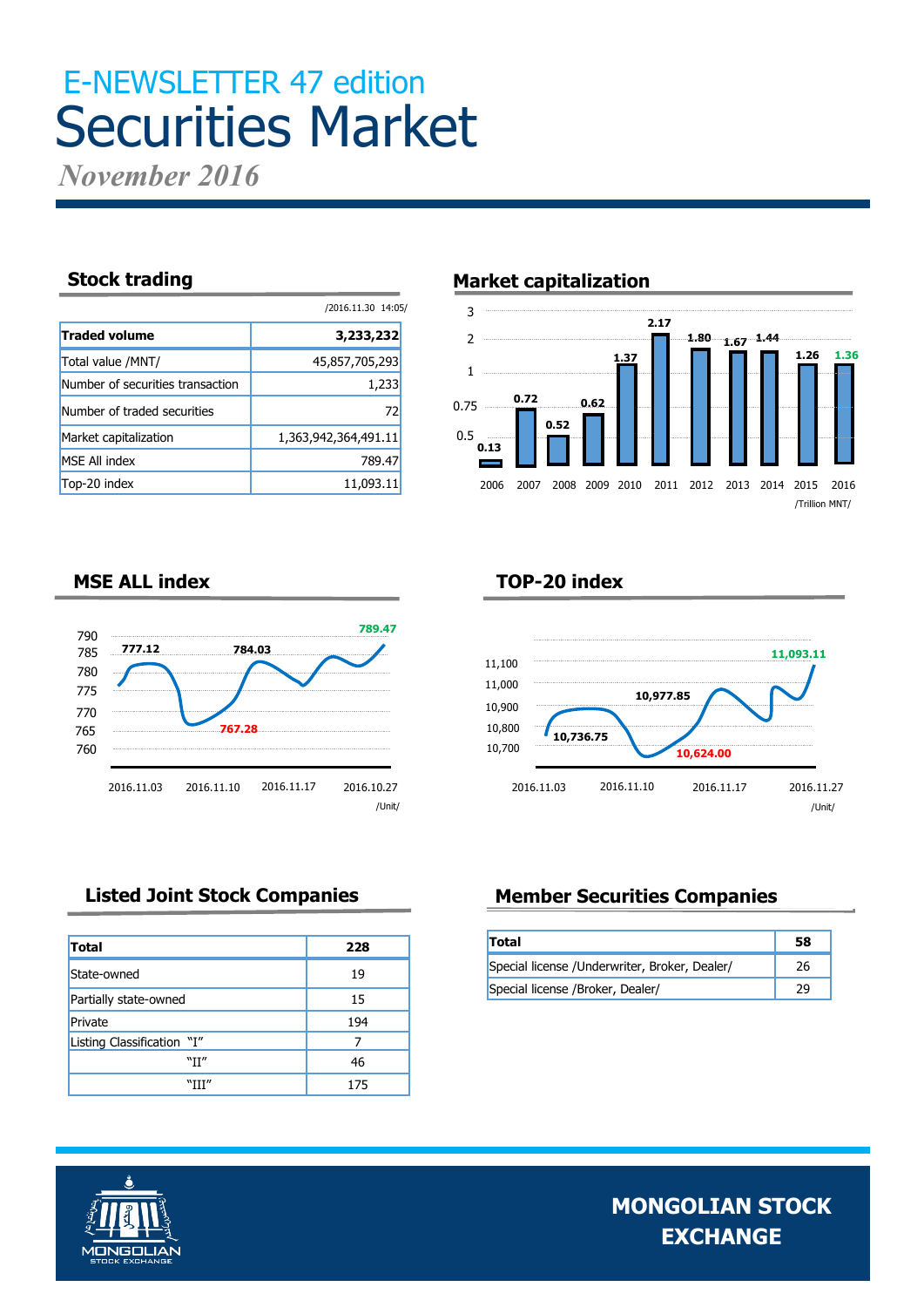# **As of 30 November 2016 Trading activities for Securities companies**

| Сим |                                  | <b>Buy</b> |                  |           | Sell           |                          |
|-----|----------------------------------|------------|------------------|-----------|----------------|--------------------------|
| бол | Company name                     | Volume     | Value            | Volume    | Value          | Trading value /buy sell/ |
|     | <b>Ard Securities LLC</b>        | 1,883,149  | 513,726,628.00   | 1,889,550 | 527,119,895.88 | 1,040,846.523.88         |
| 2   | <b>MIBG LLC</b>                  | 348,839    | 198,969,761.40   | 354,360   | 207,796,296.00 | 406,766,057.40           |
| 3   | <b>BDSec JSC</b>                 | 199,352    | 66,289,540.38    | 215,752   | 112,122,901.80 | 178,412,442.18           |
| 4   | <b>Standard Investment LLC</b>   | 76,800     | 64, 151, 546. 50 | 21,257    | 12,649,952.40  | 76,801,498.90            |
| 5   | <b>Monsec LLC</b>                | 37,150     | 45,021,585.00    | 7,885     | 14,025,494.90  | 59,047,079.90            |
| 6   | <b>TDB Capital LLC</b>           | 28,494     | 17,186,655.20    | 57,101    | 22,945,620.20  | 40,132,275.40            |
| 7   | <b>Golomt Securities LLC</b>     | 23,287     | 24,856,968.00    | 38,988    | 13,341,446.00  | 38,198,414.00            |
| 8   | Novel investment LLC             | 15,531     | 24,034,623.00    | 8,569     | 11,413,038.00  | 35,447,661.00            |
| 9   | Bumbat-Altai LLC                 | 27,084     | 15,667,509.00    | 28,092    | 19,063,389.00  | 34,730,898.00            |
| 10  | Zerged LLC                       | 18,373     | 9,425,258.50     | 37,409    | 17,486,898.50  | 26,912,157.00            |
| 11  | Asia Pacific Securities LLC      | 3,221      | 1,539,960.00     | 13,344    | 13,963,533.00  | 15,503,493.00            |
| 12  | <b>Mongol Securities LLC</b>     | 5,686      | 13,682,725.00    | 38        | 334,400.00     | 14,017,125.00            |
| 13  | Tulgat Chandmani Bayan LLC       | 23,768     | 10,061,923.00    | 1,630     | 2,817,120.00   | 12,879,043.00            |
| 14  | Sanar LLC                        | 65         | 117,000.00       | 13,542    | 12,042,238.00  | 12,159,238.00            |
| 15  | Darkhan Broker LLC               | 5,520      | 9,401,195.00     | 3,949     | 1,886,555.00   | 11,287,750.00            |
| 16  | <b>Bloomsbury Securities LLC</b> | 1,979      | 1,226,980.00     | 3,171     | 8,181,201.60   | 9,408,181.60             |
| 17  | Ard Capital Group LLC            | 17,969     | 6,805,800.00     | 1,157     | 2,342,330.00   | 9,148,130.00             |
| 18  | Gauli LLC                        | 5,229      | 1,662,250.00     | 10,017    | 6,433,833.50   | 8,096,083.50             |
| 19  | Ace and T Capital LLC            | 540        | 210,400.00       | 18,407    | 6,820,287.00   | 7,030,687.00             |

# **Actively traded securities**

#### **As of 30 November 2016**

| N <sub>2</sub> | Sym-<br><b>bol</b> | <b>Securities Name</b>         | Volume       | Value           | High      | Low       | Open      | <b>Close</b> | Change<br>/Unit/ | Change /%/ |
|----------------|--------------------|--------------------------------|--------------|-----------------|-----------|-----------|-----------|--------------|------------------|------------|
| 1              | <b>MNP</b>         | <b>MONGOL POST</b>             | 1,895,024.00 | 513,320,098.70  | 340.00    | 238.00    | 278.00    | 339.20       | 61.20            | 22.01      |
| 2              | <b>APU</b>         | <b>APU</b>                     | 334,527.00   | 122,683,107.98  | 400.00    | 350.00    | 400.00    | 365.63       | $-34.37$         | $-8.59$    |
| 3              | <b>ITTL</b>        | <b>TAVANTOLGOI</b>             | 47,295.00    | 106,309,246.00  | 2,850.00  | 1,770.00  | 2,850.00  | 2757.00      | 864.00           | 45.64      |
| 4              | <b>GOV</b>         | <b>GOVI</b>                    | 5,554.00     | 53, 155, 375.00 | 10.770.00 | 8,795.00  | 10.770.00 | 10 340.00    | 1,540.00         | 17.50      |
| 5              | <b>SOI</b>         | <b>EUROFEU ASIA</b>            | 25,000.00    | 45,000,000.00   | 1,800.00  | 1,800.00  | 1,800.00  | 1800.00      | 0.00             | 0.00       |
| 6              | <b>BNG</b>         | <b>BAYANGOL HOTEL</b>          | 520.00       | 21,731,000.00   | 42,000.00 | 40,000.00 | 42,000.00 | 42 000.00    | 2,00000          | 5.00       |
| 7              | <b>SHG</b>         | <b>SHARYN GOL</b>              | 8,279.00     | 20,668,377.00   | 2,502.00  | 2,299.00  | 2,502.00  | 2 499.00     | 474.00           | 23.41      |
| 8              |                    | <b>MMX MAKH IMPEX</b>          | 7.655.00     | 19,928,113.00   | 2.650.00  | 2.600.00  | 2,650.00  | 2 600.00     | $-49.00$         | $-1.85$    |
| 9              | <b>NEH</b>         | <b>DARKHAN NEKHII</b>          | 998.00       | 19,627,790.00   | 20,500.00 | 19,000.00 | 20,500.00 | 19 890.00    | 890.00           | 4.68       |
| 10             | <b>SUU</b>         | <b>SUU</b>                     | 148.535.00   | 18,856,634.50   | 135.00    | 120.00    | 135.00    | 134.50       | 0.50             | 0.37       |
| 11             | <b>HBO</b>         | <b>HAI BI OIL</b>              | 67.290.00    | 12,467,422.00   | 200.00    | 175.00    | 200.00    | 185.00       | $-25.00$         | $-11.90$   |
| 12             | <b>BDS</b>         | <b>BDSEC</b>                   | 7,407.00     | 10,369,800.00   | 1,400.00  | 1,400.00  | 1,400.00  | 1 400.00     | 99.00            | 7.61       |
| 13             | <b>TCK</b>         | <b>TALKH CHIKHER</b>           | 470.00       | 8,386,580.00    | 19.000.00 | 17,120.00 | 19,000.00 | 18 070.00    | 970.00           | 5.67       |
| 14             | <b>HSG</b>         | <b>HUSUG TRADE</b>             | 5,082.00     | 7,114,800.00    | 1,400.00  | 1,400.00  | 1,400.00  | 1 400.00     | 0.00             | 0.00       |
| 15             | <b>HGN</b>         | <b>HUH GAN</b>                 | 94.200.00    | 5,649,517.00    | 69.00     | 59.90     | 69.00     | 59.90        | 4.89             | 8.89       |
| 16             |                    | <b>MDR FRONTIER LAND GROUP</b> | 10,008.00    | 4,493,592.00    | 449.00    | 449.00    | 449.00    | 449.00       | $-1.00$          | $-0.22$    |
| 17             | <b>BAN</b>         | <b>BAGANUUR</b>                | 2,162.00     | 4,365,190.00    | 2,190.00  | 1.900.00  | 2,190.00  | 2 150.00     | 240.00           | 12.57      |
| 18             | <b>ATR</b>         | <b>ATAR-URGUU</b>              | 70.00        | 4,344,000.00    | 63.000.00 | 62,000.00 | 65,000.00 | 62 000.00    | $-3.000.00$      | $-4.62$    |
| 19             | <b>HRM</b>         | <b>HERMES CENTER</b>           | 25,641.00    | 3,589,740.00    | 140.00    | 140.00    | 140.00    | 140.00       | 0.00             | 0.00       |
| 20             | <b>MIE</b>         | <b>MATERIALIMPEX</b>           | 436.00       | 3,573,450.00    | 8,700.00  | 8,000.00  | 8,790.00  | 8 000.00     | $-790.00$        | $-8.99$    |

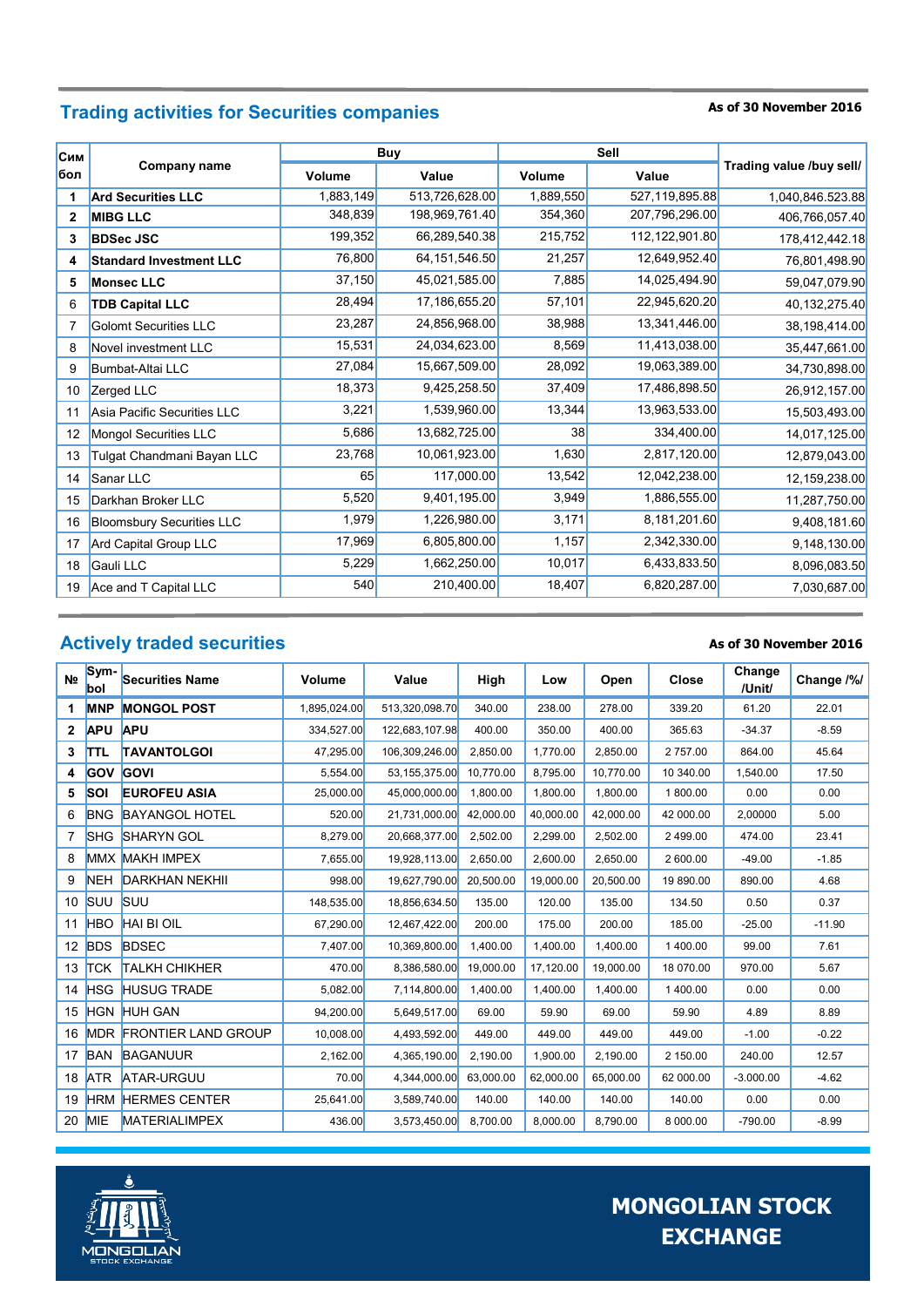# **Securities with most growth**

#### **As of 30 November 2016**

|                | <b>Securities Name</b>  | Volume       | <b>Closing price</b> |            | Change   | Change       |
|----------------|-------------------------|--------------|----------------------|------------|----------|--------------|
| N <sub>2</sub> |                         |              | 2016-10-31           | 2016-11-30 | /MNT/    | /Percentage/ |
| 1              | <b>KHISHIG UUL</b>      | 412.00       | 575.00               | 870.00     | 370.00   | 74.00%       |
| $\overline{2}$ | <b>TAVAN TOLGOI</b>     | 47.295.00    | 1.770.00             | 2,757,00   | 864.00   | 45.64%       |
| 3              | <b>SHARYN GOL</b>       | 8,279.00     | 2.299.00             | 2,499,00   | 474.00   | 23.41%       |
| 4              | <b>MONGOL POST</b>      | 1,895,024.00 | 238.00               | 339,20     | 61.20    | 22.01%       |
| 5              | <b>GOVI</b>             | 5,554.00     | 8,795.00             | 10,340,00  | 1,540.00 | 17.50%       |
| 6              | <b>UBS CHATSARGANA</b>  | 31.00        | 874.00               | 888,00     | 128.00   | 16.84%       |
| 7              | <b>NOYOT KHAIRKHAN</b>  | 2.00         | 1.270.00             | 1,270,00   | 165.00   | 14.93%       |
| 8              | <b>TEKHNIC IMPORT</b>   | 2.00         | 6,125.00             | 6,125,00   | 795.00   | 14.92%       |
| 9              | <b>MONINJBAR</b>        | 2.00         | 152.00               | 172,00     | 22.00    | 14.67%       |
| 10             | <b>MONGOL ALT</b>       | 5.00         | 3.600.00             | 4,100,00   | 500.00   | 13.89%       |
| 11             | <b>BAGANUUR</b>         | 2,162.00     | 1,900.00             | 2,150,00   | 240.00   | 12.57%       |
| 12             | <b>REMICON</b>          | 2,612.00     | 50.00                | 56.00      | 5.90     | 11.78%       |
| 13             | <b>KHUKH GAN</b>        | 94,200.00    | 59.90                | 59.90      | 4.89     | 8.89%        |
| 14             | <b>HUVSGUL</b>          | 40.00        | 55.00                | 55.00      | 4.00     | 7.84%        |
| 15             | <b>BDSEC</b>            | 7.407.00     | 1.400.00             | 1,400,00   | 99.00    | 7.61%        |
| 16             | <b>TALKH CHIKHER</b>    | 470.00       | 17,120.00            | 18,070,00  | 970.00   | 5.67%        |
| 17             | <b>BAYANGOL HOTEL</b>   | 520.00       | 40.000.00            | 42,000,00  | 2,000.00 | 5.00%        |
| 18             | <b>DARKHAN NEKHII</b>   | 998.00       | 19,000.00            | 19,890,00  | 890.00   | 4.68%        |
| 19             | <b>HUVSGUL USAN ZAM</b> | 93.00        | 370.00               | 375,00     | 5.00     | 1.35%        |
| 20             | <b>OLLOO</b>            | 789.00       | 80.00                | 80,00      | 1.00     | 1.27%        |

# **Securities with most decline**

#### **As of 30 November 2016**

|                | <b>Securities Name</b>   | Volume    | <b>Closing price</b> |            | Change      | Change       |
|----------------|--------------------------|-----------|----------------------|------------|-------------|--------------|
| N <sub>2</sub> |                          |           | 2016-10-31           | 2016-11-30 | /MNT/       | /Percentage/ |
|                | <b>GAN KHERLEN</b>       | 70.00     | 5,640.00             | 4,100.00   | $-1,540.00$ | $-27.30%$    |
| 2              | <b>SILICAT</b>           | 1,573.00  | 248.00               | 191.00     | $-34.00$    | $-15.11%$    |
| 3              | <b>BINSE</b>             | 50.00     | 555.00               | 472.00     | $-83.00$    | $-14.95%$    |
| 4              | <b>MONGOL SAVKHY</b>     | 2,196.00  | 610.00               | 545.00     | $-95.20$    | $-14.87%$    |
| 5              | <b>BAYALAG NALAIKH</b>   | 100.00    | 275.00               | 235.00     | $-40.00$    | $-14.55%$    |
| 6              | <b>KHERLEN KHIVS</b>     | 90.00     | 146.00               | 125.00     | $-21.00$    | $-14.38%$    |
| 7              | <b>GAN KHIITS</b>        | 2.00      | 15,300.00            | 13,100.00  | $-2,200.00$ | $-14.38\%$ % |
| 8              | <b>MONGOL SHEVRO</b>     | 61.00     | 1,380.00             | 1,200.00   | $-180.00$   | $-13.04%$    |
| 9              | TUSHIG UUL               | 520.00    | 411.05               | 360.00     | $-51.05$    | $-12.42%$    |
| 10             | <b>HAI BI OIL</b>        | 67,290.00 | 200.00               | 185.00     | $-25.00$    | $-11.90%$    |
| 11             | <b>DARKHAN KHUNS</b>     | 42.00     | 5,740.00             | 5,100.00   | $-640.00$   | $-11.15%$    |
| 12             | <b>TEEVER DARKHAN</b>    | 74.00     | 15,300.00            | 13,600.00  | $-1,700.00$ | $-11.11\%$   |
| 13             | <b>MONGOL NEKHMEL</b>    | 20.00     | 5,500.00             | 5,090.00   | $-610.00$   | $-10.70%$    |
| 14             | <b>ULAANBAATAR KHIVS</b> | 28.00     | 10,000.00            | 9,020.00   | $-980.00$   | $-9.80%$     |
| 15             | <b>GUTAL</b>             | 94.00     | 14,510.00            | 13,090.00  | $-1,420.00$ | $-9.79%$     |

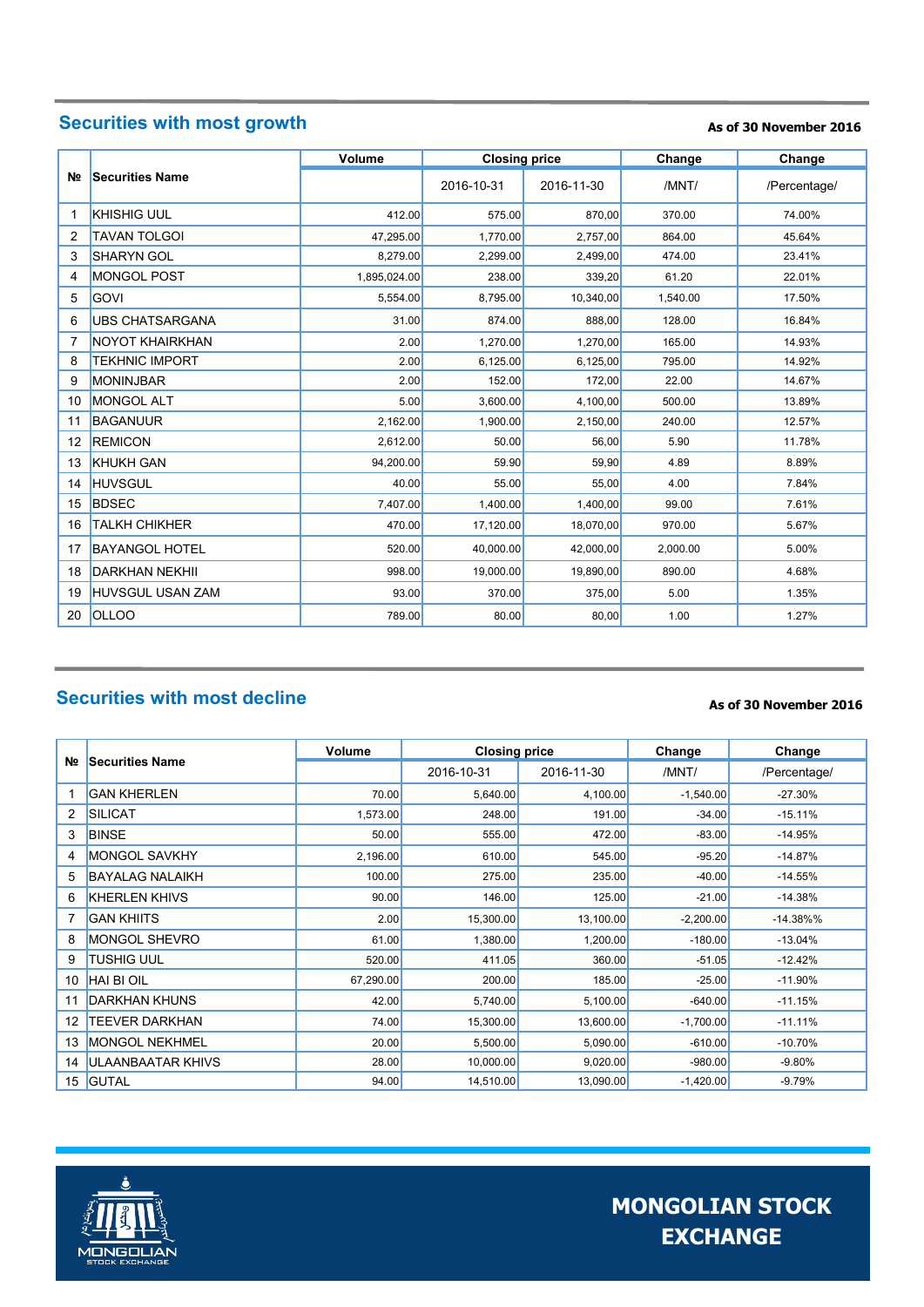# **ALTAI.KH: LET'S TALK ABOUT WHY WE SHOULD BUY MONGOLIAN STOCK EXCHANGE INSTEAD OF SELL IT**



**-Government of Mongolia made a decision to privatize the several state-owned organization including Mongolian Stock Exchange/MSE/ itself. As MSE conducts IPO itself, it will show good privatization example. Is it right?**

-Yes, MSE could be a perfect example of privatization and MSE should be privatized.

Recently, the Government and Ministry of finance reported on decision to privatize state-owned enterprises. I want to say that Altai.Kh is not the subject to make decision on privatization or to organize any privatization process. However, I will give you answers on your question, Is MSE ready for privatization? If it is, I just want to say about what kind of business MSE operates and point out privatization's process.

MSE building is one of historical buildings which locates center of city.

The building of MSE built in 1946, and became first cinema named after Eldev-Ochir. In term of value, the building is memorable historical structure. Second, scope of reforming Mongolian capital market since 2011, the Millennium IT system was adapted from London Stock Exchange. Third, stock exchange is main player and main infrastructure of capital market; therefore, it is important channel to provide funds through capital market, or attract foreign and domestic investment.

#### -**I do understand that you are in side on privatization of MSE. Do you think now is the time for privatization?**

- It is important for MSE to be privatized in terms of its operation rather than raising capital for government budget. Maybe, MSE is only state-owned stock exchange in the world. I am explaining to you that why investors should buy MSE instead of focusing on selling MSE.

I want to start from very simple. Today, in term of business, MSE has stable condition. On the other hand,

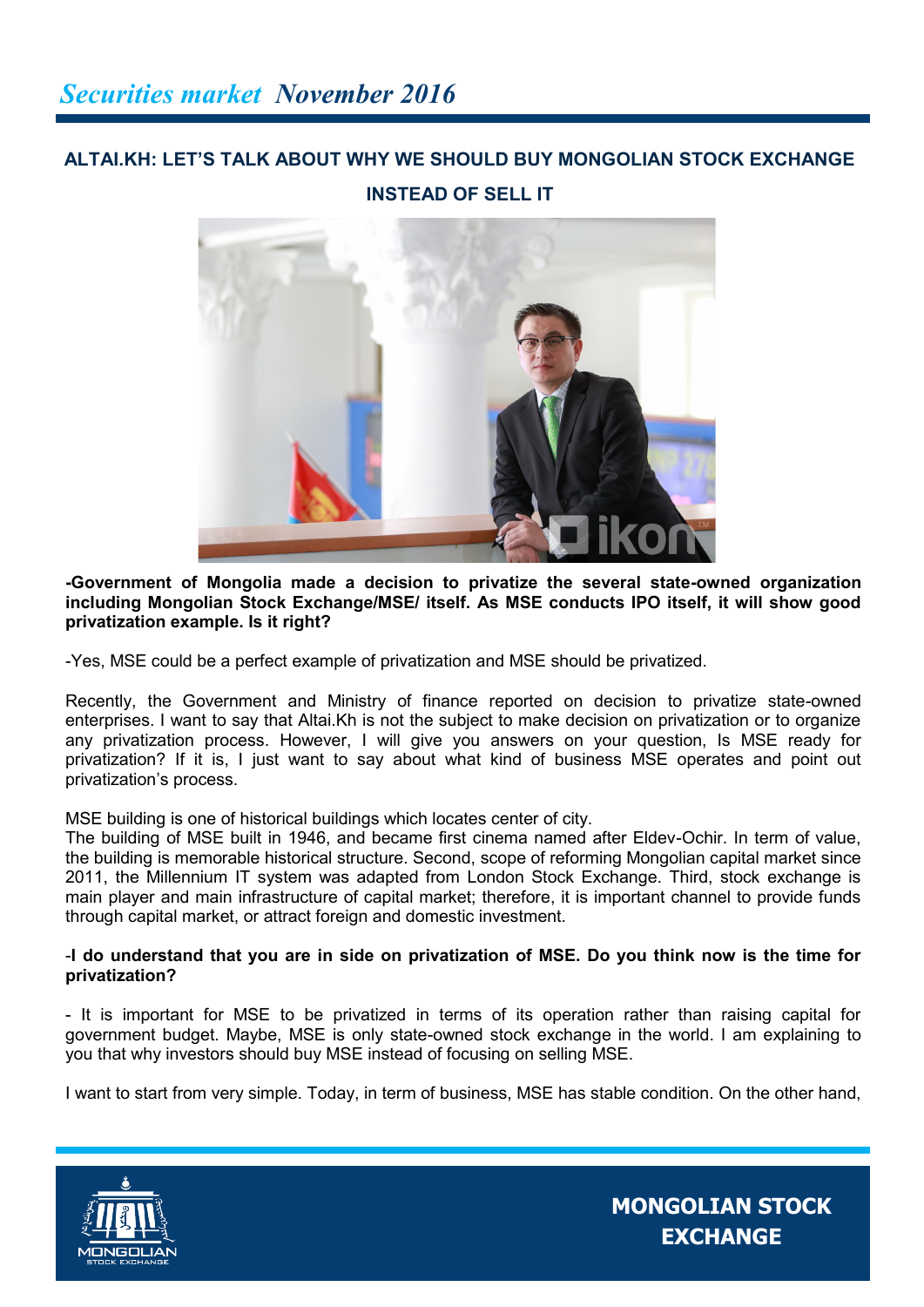the all infrastructures that needs for raising capital were established and legal regulations, and rules and regulations were approved in line of international standard. This is the project, which is ready for privatization.

#### **-Everyone talks about the high loan interest of commercial banks, and it is very risky for Mongolian financial market to having single supporting leg. Do you think MSE's privatization can be golden opportunity to develop capital market? Is it right?**

-I agree with you 100 percent. Even though we having high interest bank loan, the bank's loan still exist and commonly used by people. Despite MSE conducted 500 privatization successfully early in 90s, it conducted less than 20 IPO's in last 25 years.

Banks loan interest will go down when other financial source like capital market developed.

#### **-I heard behalf of government officials you were participated in "Mongolia Invest Summit" forum, which was held in Kong Hong in beginning of November. There were any good news about the forum, could you give me more information about it?**

-In 2010 and 2011, this investment conference "Mongolia Invest Summit" forum were held active and very wide participation of investors. Compared to previous years, this one did not held that wide. I participated in that forum representing MSE not for government officials. The atmosphere of forum was not so easy. We all know that the reputation of Mongolia went down. I do not need to explain why.

#### **-Could you tell me the main summary of "Mongolia Invest Summit 2016" investment forum?**

-Participators of this investment forum were mostly investors who already made investment in Mongolia such as listed companies of MSE and bond holders, rather than new investors. The interesting thing was there were more legal firms participated in that forum. I think, this investment forum was made a big attention to participators who were wondering about which way Mongolian will go.

#### **-What are you planning to do to increase foreign investment when foreign investment lost their confidence in Mongolian capital market?**

-It is right to talk about capital market rather than stock exchange. Capital market is the easiest and most efficient way to attract investment, and increase the flow of foreign currency.

Behalf of previous and today's CEO of MSE, I want to express about my opinion that why Mongolian capital market development is not working perfectly.

First of all, our market has very low liquidity, which causes halt for creation of new products into market. MSE needs to work and improve on settlement process even though other organization does all settlement.

Second, we need to have the internationally recognized index, which will attract foreign investment funds into our market. We have been trying to get internationally recognized index with FTSE in Great Britain since 2012, our settlement cycle still could not exceed their requirement for 4 years.

Once we finish all this work, our capital market will shift gear to development.

When people think about capital market, they see only Mongolian Stock Exchange. Even though MSE is front page of our market, there are many organization such as Mongolian Central Securities Depository, Mongolian securities clearing house, regulatory authorities and brokerage companies included in this market.